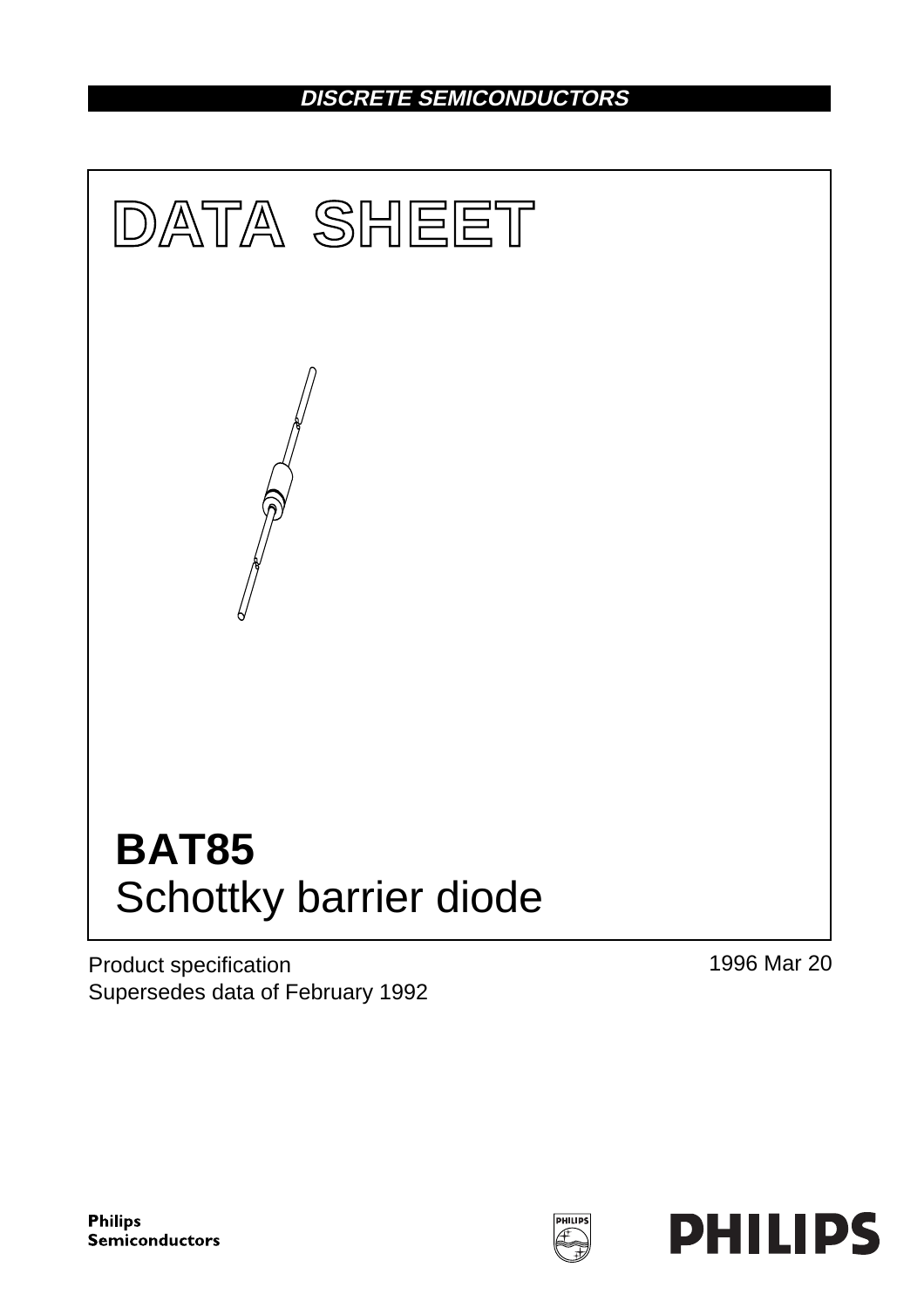### **FEATURES**

- Low forward voltage
- Guard ring protected
- Hermetically-sealed leaded glass package.

#### **APPLICATIONS**

- Ultra high-speed switching
- Voltage clamping
- Protection circuits
- Blocking diodes.

# **LIMITING VALUES**

In accordance with the Absolute Maximum Rating System (IEC 134).

| <b>SYMBOL</b>    | <b>PARAMETER</b>                    | <b>CONDITIONS</b>                                                                                                  | MIN.  | MAX.   | <b>UNIT</b> |
|------------------|-------------------------------------|--------------------------------------------------------------------------------------------------------------------|-------|--------|-------------|
| $V_R$            | continuous reverse voltage          |                                                                                                                    |       | 30     | V           |
| ΙF               | continuous forward current          |                                                                                                                    |       | 200    | mA          |
| $I_{F(AV)}$      | average forward current             | PCB mounting, lead length $=$ 4 mm;<br>$V_{RWM}$ = 25 V; a = 1.57; $\delta$ = 0.5;<br>$T_{amb}$ = 50 °C; see Fig.2 |       | 200    | mA          |
| <b>FRM</b>       | repetitive peak forward current     | $t_{p} \le 1$ s; $\delta$ 0.5                                                                                      |       | 300    | mA          |
| <b>IFSM</b>      | non-repetitive peak forward current | $t_{p} \leq 10$ ms                                                                                                 |       | 5      | A           |
| $T_{\text{stg}}$ | storage temperature                 |                                                                                                                    | $-65$ | $+150$ | $^{\circ}C$ |
| $T_{j}$          | junction temperature                |                                                                                                                    |       | 125    | $^{\circ}C$ |
| $I_{amb}$        | operating ambient temperature       |                                                                                                                    | $-65$ | $+125$ | $^{\circ}C$ |

#### **DESCRIPTION**

Planar Schottky barrier diode with an integrated protection ring against static discharges, encapsulated in a hermetically-sealed subminiature SOD68 (DO-34) package. The diode is suitable for mounting on a 2 E (5.08 mm) pitch.



Fig.1 Simplified outline (SOD68; DO-34), pin configuration and symbol.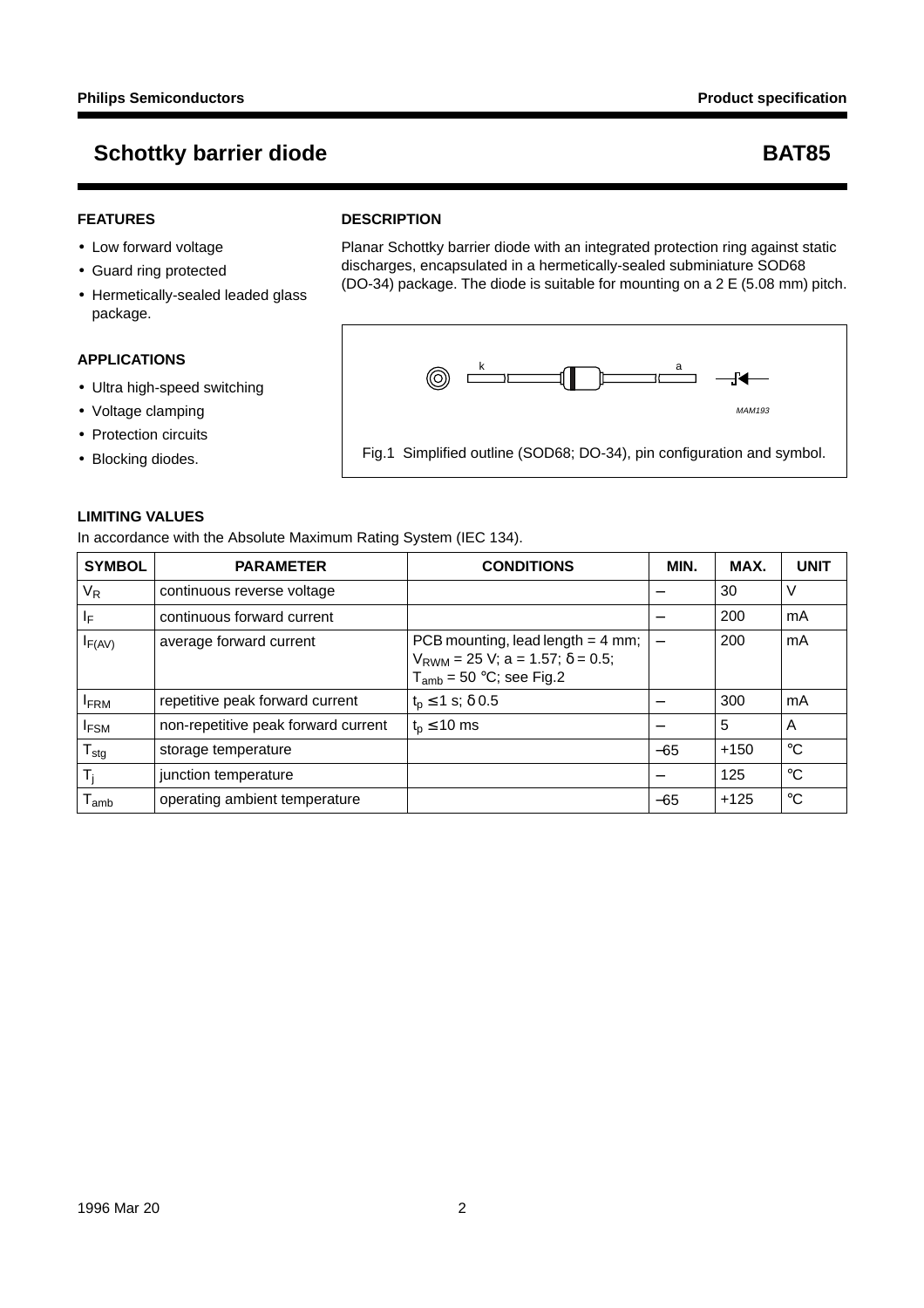### **ELECTRICAL CHARACTERISTICS**

 $T_{amb}$  = 25 °C unless otherwise specified.

| <b>SYMBOL</b> | <b>PARAMETER</b>      | <b>CONDITIONS</b>                                                                                                   | MAX.           | <b>UNIT</b> |
|---------------|-----------------------|---------------------------------------------------------------------------------------------------------------------|----------------|-------------|
| $V_F$         | forward voltage       | see Fig.3                                                                                                           |                |             |
|               |                       | $I_F = 0.1$ mA                                                                                                      | 240            | mV          |
|               |                       | $I_F = 1$ mA                                                                                                        | 320            | mV          |
|               |                       | $I_F = 10$ mA                                                                                                       | 400            | mV          |
|               |                       | $I_F = 30$ mA                                                                                                       | 500            | mV          |
|               |                       | $I_F = 100$ mA                                                                                                      | 800            | mV          |
| $I_R$         | reverse current       | $V_R$ = 25 V; see Fig.4                                                                                             | 2              | μA          |
| $t_{rr}$      | reverse recovery time | when switched from $I_F = 10$ mA to<br>$IR$ = 10 mA; R <sub>L</sub> = 100 Ω;<br>measured at $I_R = 1$ mA; see Fig.6 | $\overline{4}$ | ns          |
| $C_d$         | diode capacitance     | f = 1 MHz; $V_R$ = 1 V; see Fig.5                                                                                   | 10             | рF          |

### **THERMAL CHARACTERISTICS**

| ' SYMBOL            | <b>PARAMETER</b>                            | <b>CONDITIONS</b> | <b>VALUE</b> | UNIT |
|---------------------|---------------------------------------------|-------------------|--------------|------|
| K <sub>th j-a</sub> | thermal resistance from junction to ambient | ∟note ∶           | 32C          | K/W  |

**Note**

1. Refer to SOD68 standard mounting conditions.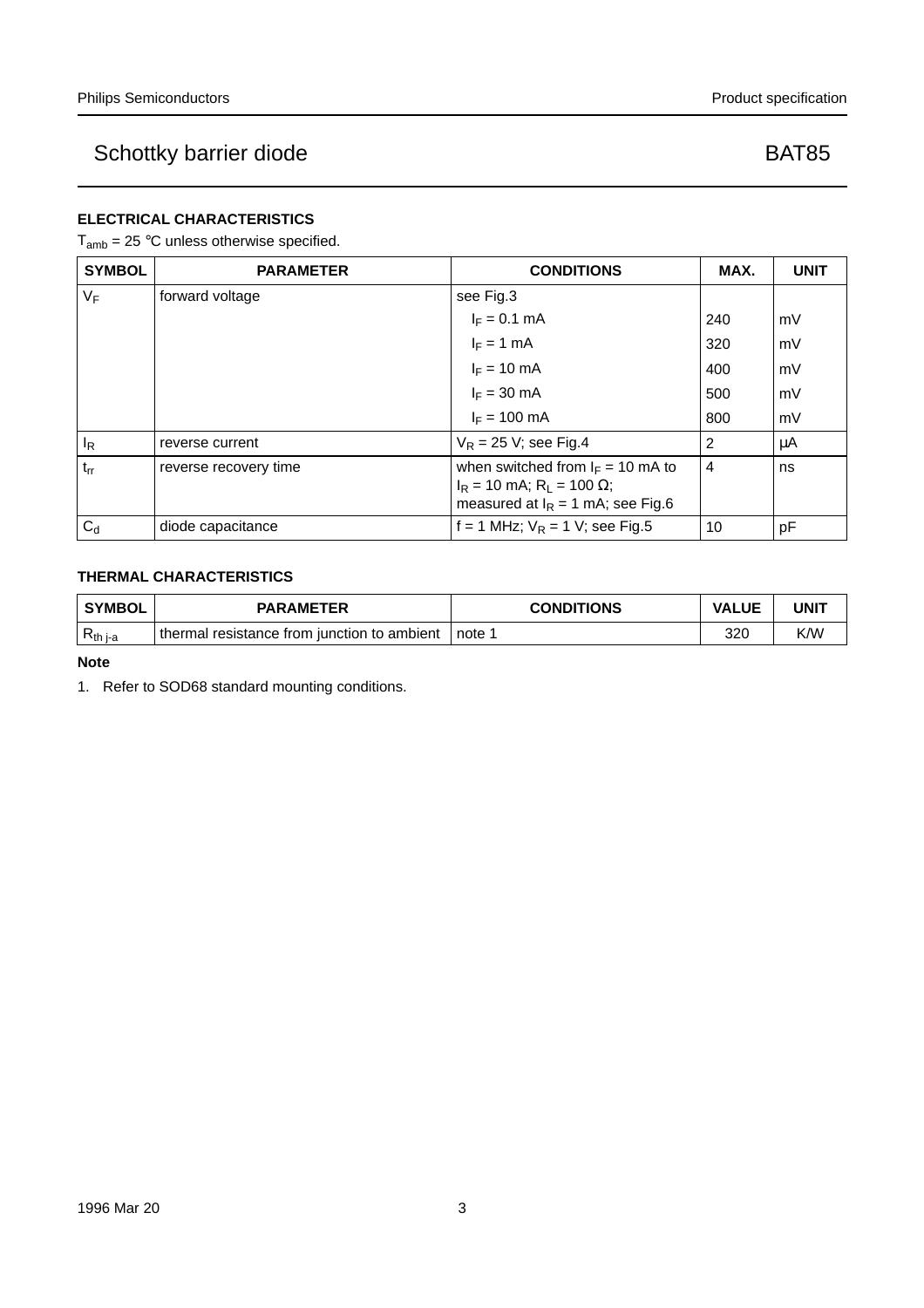

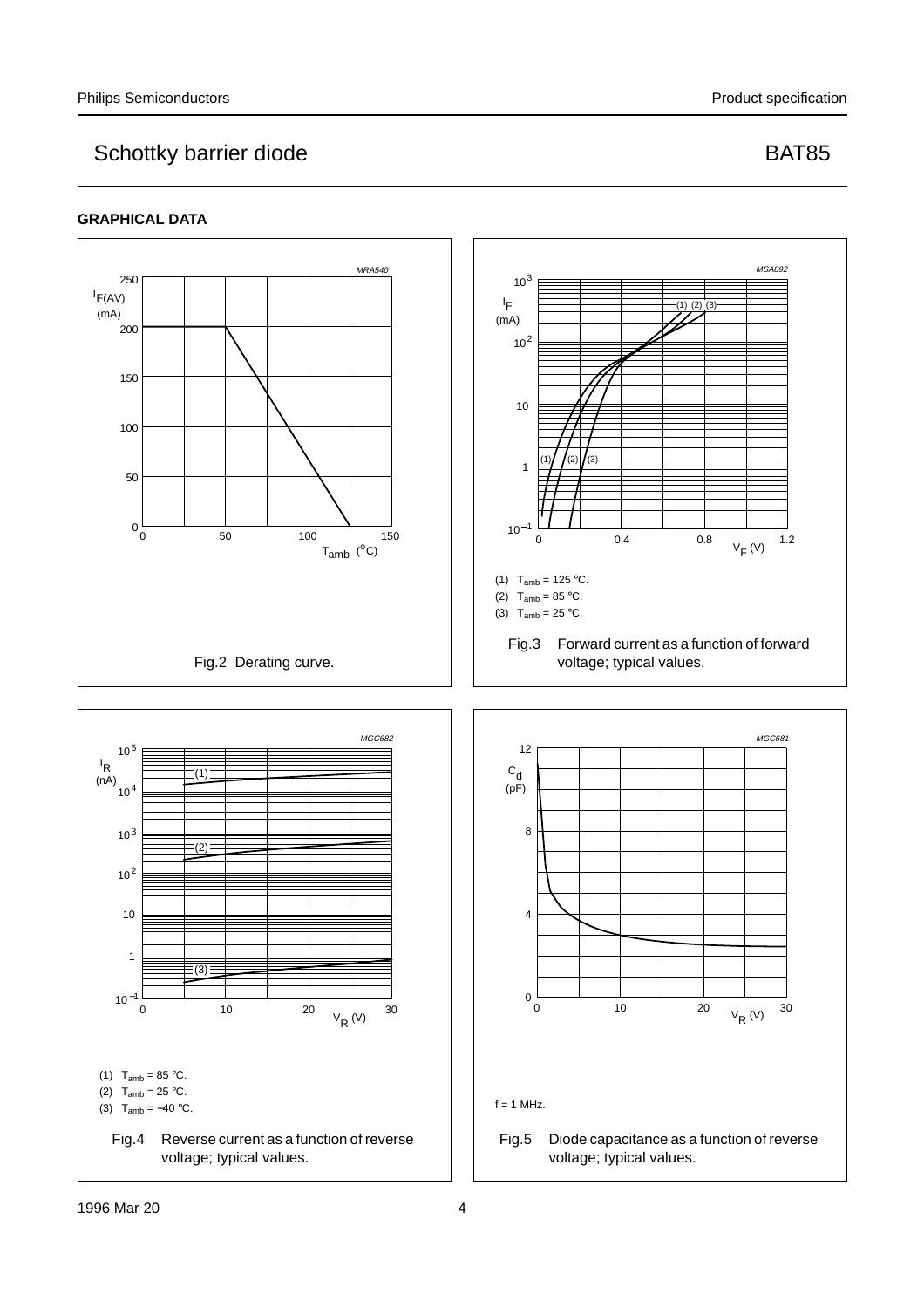